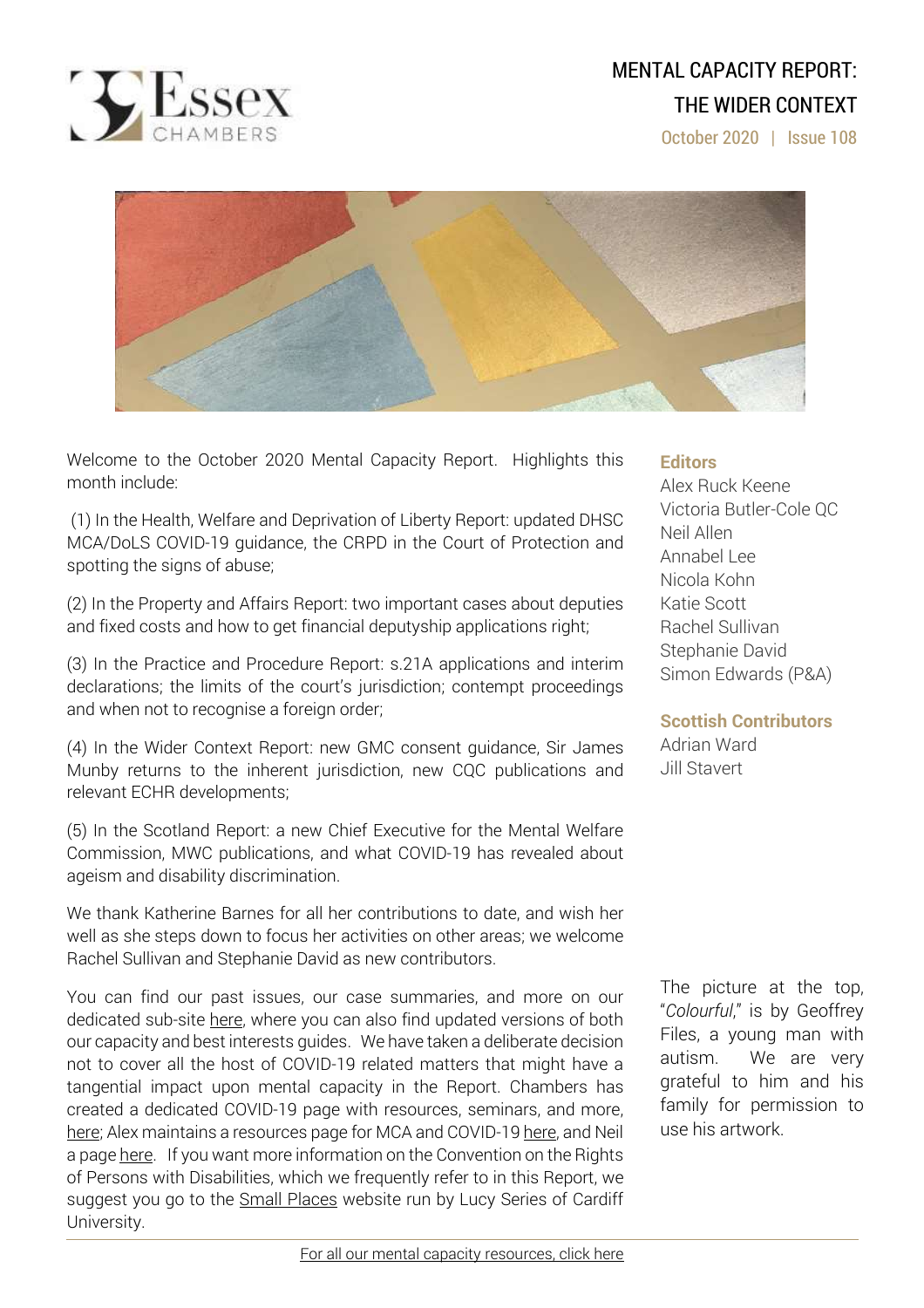# **Contents**

### ENGLAND AND WALES

### <span id="page-1-1"></span><span id="page-1-0"></span>As if Expendable

In a very hard-hitting and detailed [report](https://www.amnesty.org.uk/files/2020-10/Care%20Homes%20Report.pdf?) (complementing the equally hard-hitting [report](https://publications.parliament.uk/pa/jt5801/jtselect/jtrights/265/26502.htm) by the Joint Committee on Human Rights looking at wider issues), Amnesty International has set out a series of stark failures in the Government's protection of older people in care homes during the COVID-19 pandemic. It should perhaps be noted that, whilst referring to the UK Government, the report is in fact focused upon England & Wales: there is, sadly, much to suggest that the picture may not have been radically different in other parts of the UK.

### <span id="page-1-2"></span>GMC Consent Guidance updated

At the end of September, the GMC [published](https://www.gmc-uk.org/ethical-guidance/ethical-guidance-for-doctors/decision-making-and-consent) new guidance on decision making and consent. It comes into effect on 9 November 2020.

It sets out seven "principles" of decision making and consent:

1. All patients have the right to be involved in decisions about their treatment and care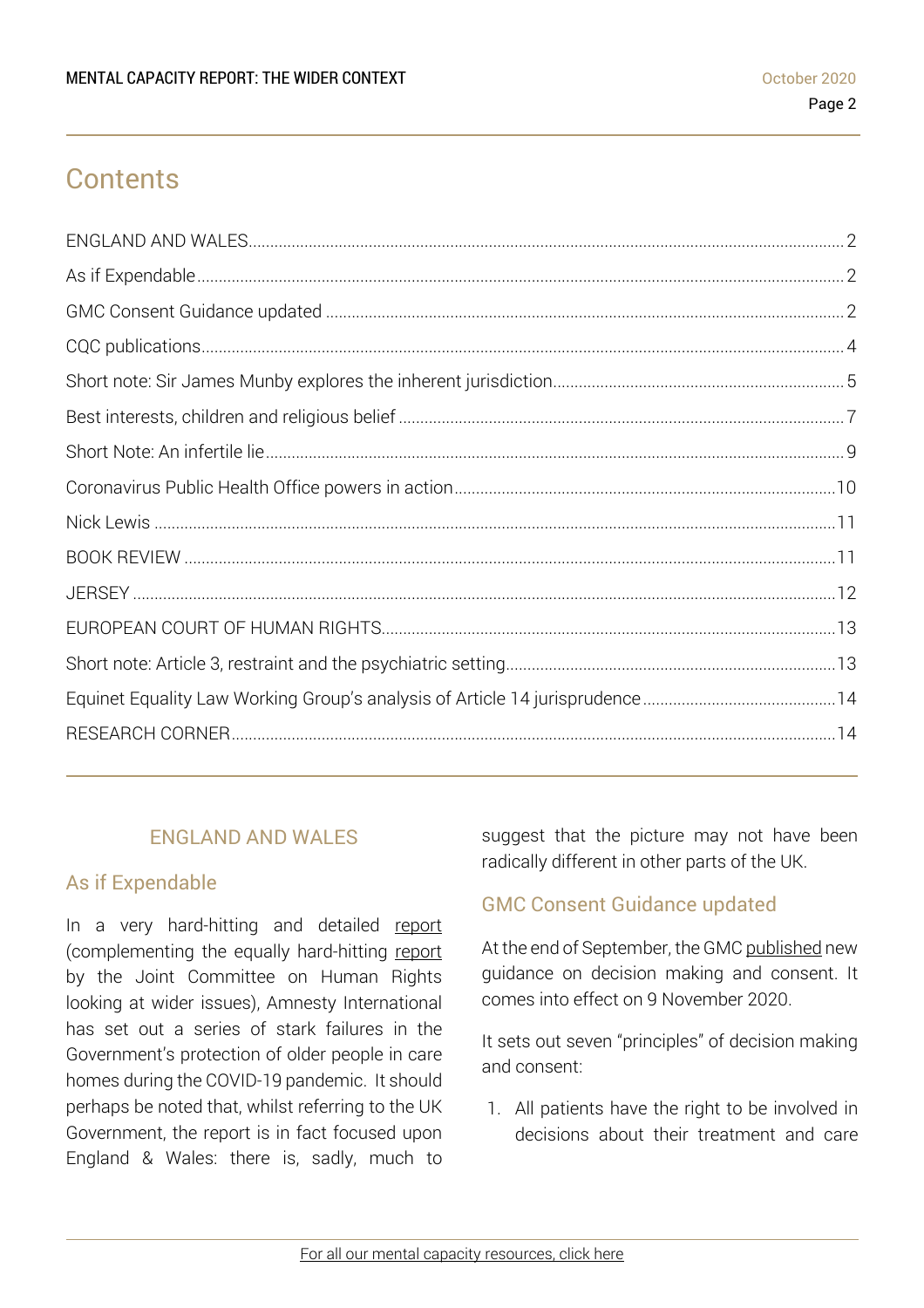and be supported to make informed decisions if they are able.

- 2. Decision making is an ongoing process focused on meaningful dialogue: the exchange of relevant information specific to the individual patient.
- 3. All patients have the right to be listened to, and to be given the information they need to make a decision and the time and support they need to understand it.
- 4. Doctors must try to find out what matters to patients so they can share relevant information about the benefits and harms of proposed options and reasonable alternatives, including the option to take no action.
- 5. Doctors must start from the presumption that all adult patients have capacity to make decisions about their treatment and care. A patient can only be judged to lack capacity to make a specific decision at a specific time, and only after assessment in line with legal requirements.
- 6. The choice of treatment or care for patients who lack capacity must be of overall benefit to them, and decisions should be made in consultation with those who are close to them or advocating for them.
- 7. Patients whose right to consent is affected by law should be supported to be involved in the decision-making process, and to exercise choice if possible.

There has been much discussion online about the fact that the new Guidance requires disclosure of a risk of serious harm "however

unlikely it is to occur" (23(d)). On close reading, however, paragraph 23 is slightly more nuanced, stating that practitioners should "usually" include information on serious harm, however unlikely it is to occur.

As the GMC has been quick to point out, paragraph 5 of the Guidance sets out the importance of "*taking a proportionate approach*" and provides that "*not every paragraph of this guidance will be relevant to every decision*" and that a "*judgement*" will be required in any decision as to how the guidance is applied, consideration including factors such as the nature and severity of a patient's condition and the speed with which a decision must be made. To this end, paragraph 22 states in terms: "*it wouldn't be reasonable to share every possible risk of harm, potential complication or side effect. Instead, you should tailor the discussion to each individual patient, guided by what matters to them, and share information in a way they can understand*."

Separately, the Guidance suggests (para 6) that "*obtaining a patient's consent needn't always be a formal, time-consuming process. While some interventions require a patient's signature on a form, for most healthcare decisions you can rely on a patient's verbal consent*". The paragraph that follows gives the example of minimally or noninvasive interventions, particularly examinations. Clearly, this is an area which, like others, will require the "*judgement*" of the practitioner who may wish to be cautious about choosing not to record a formal consent process in many circumstances.

Of particular interest to readers of this Report will be the sections on supporting decision making (para 27), which adopts some of the MCA language of understanding and retaining;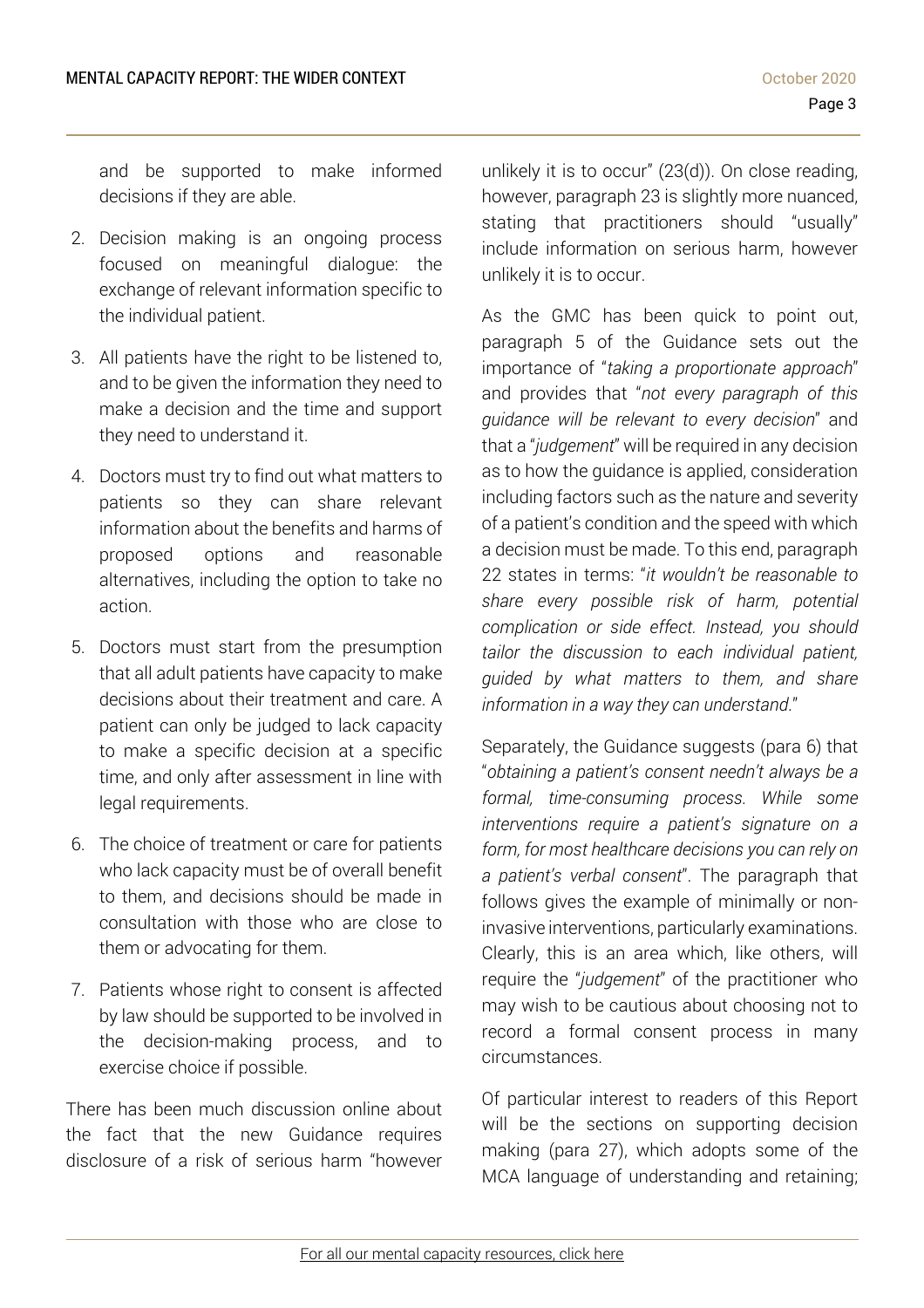the section on future decision making including end of life care (32-39), which sets out circumstances in which practitioners and patients may be able to anticipate future impairment of decision making powers, and the specific section on mental capacity (76-96). They all make clear the importance of recording such discussions that may take place regarding present and future treatment and patients' wishes and feelings.

As the Guidance makes clear (paras 40-47) the support of colleagues and a "team-based approach" to the taking of consent can be helpful. However, the Guidance emphasises that while some elements of the decision-making process may be delegated – for example to colleagues with particular communication skills – the ultimate responsibility for ensuring the patient has been given sufficient information, time and support to give their consent rests with the treating clinician (para 45). As the section on capacity emphasises, "*assessing capacity is a core clinical skill and doesn't necessarily require specialist input (eg by a psychiatrist)*" (para 82). Importantly, the Guidance makes clear that doctors cannot 'hide' behind the presumption of capacity, stating in terms at para 84 that "[i]*f you believe that a patient may lack capacity to make a decision, you must assess their capacity using the test set out in the relevant legislation, taking account of the advice in the relevant guidance*."

The guidance naturally reflects the judgment in *[Montgomery](https://www.39essex.com/cop_cases/montgomery-v-lanarkshire-health-board/) v Lanarkshire Health Board* [2015] UKSC 11 in which the Supreme Court emphasised the importance of patients being informed to make decisions for themselves: the thread of the importance of dialogue is visible throughout the Guidance. *Montgomery* was a key

subject of debate in the recent "trans" judicial review, *Bell v Tavistock*: it will be interesting to see whether there are any further developments in this area ahead.

## <span id="page-3-0"></span>CQC publications

Three recent CQC publications are of particular relevance to readers of this Report.

1. Its Annual State of Care [Report,](https://www.cqc.org.uk/publications/major-report/state-care) divided into the world before and the world after COVID-19 (16 October 2020). Amongst many other things, the report highlighted the impact of COVID-19 on the operation of DoLS: "[f]*rom March to May, we saw a sharp fall in the number of notifications compared with the same period in 2019. Notifications from adult social care services dropped by almost a third (31%), and in hospitals by almost two-thirds (65%), compared with the same period in 2019. By July, the numbers received from adult social care services had risen again, although they fell back in August*." It also highlighted the impact of the uncertainty around the date for LPS implementation (now fixed for April 2022): "*poor understanding of DoLS has remained a fundamental issue throughout its years in legislation. This, together with the delays and uncertainty over the progress of LPS, may mean there is an increasing risk of people being deprived of their liberty without the proper authorisation. Given that DoLS authorisations can last up to a year, it may not be until March 2023 that DoLS is fully behind us. This underlines the importance of continuing to improve the way providers, local authorities and others work together to support the proper use of the DoLS – and to give careful consideration of how the two*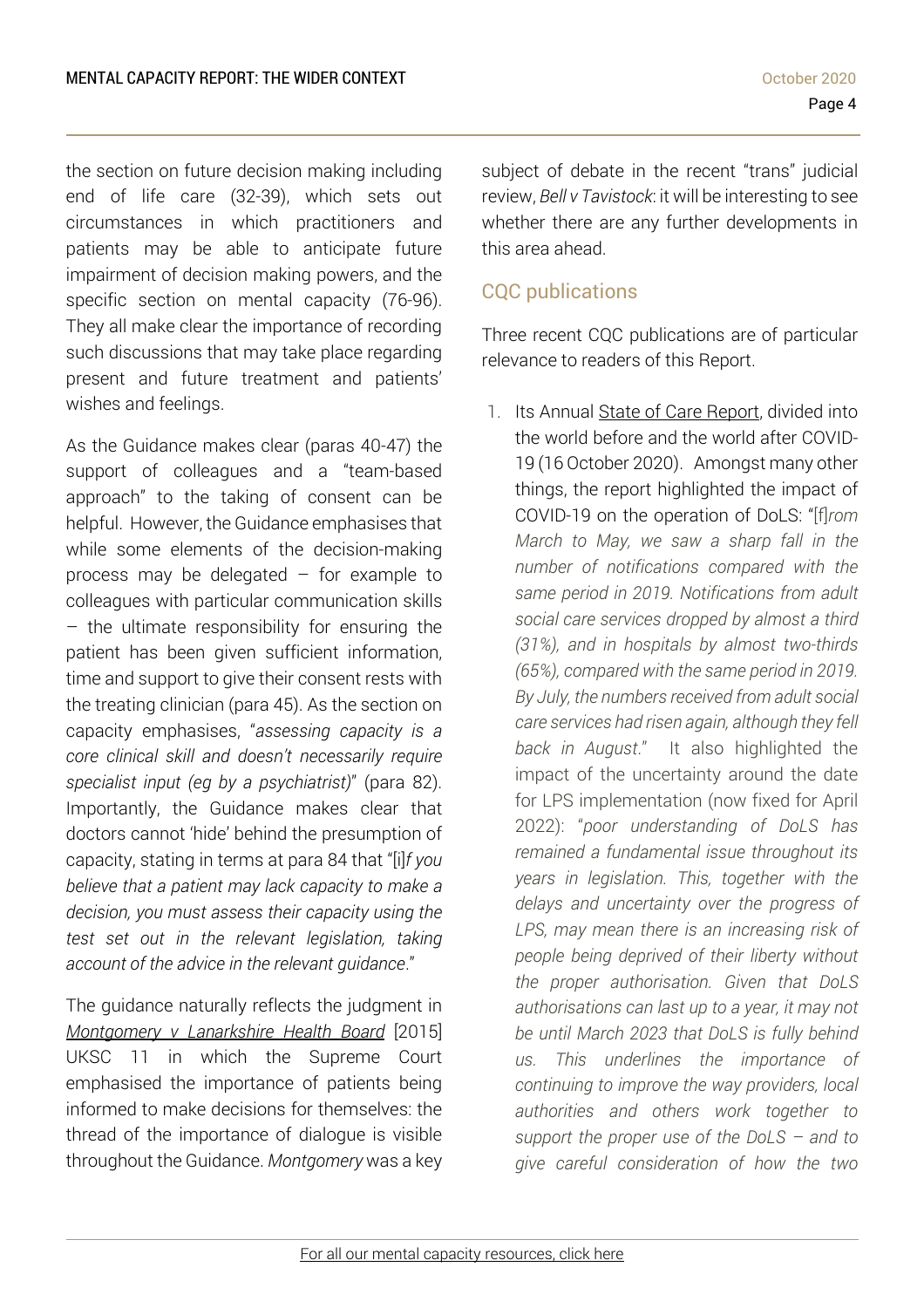*systems will work alongside each other in the first year of implementing the LPS. The time ahead also provides an opportunity to consider what can be done now within the current DoLS system to ease the transition.*"

- 2. The themed report on [Assessment](https://www.cqc.org.uk/publications/themed-work/assessment-mental-health-services-acute-trusts) of mental health [services](https://www.cqc.org.uk/publications/themed-work/assessment-mental-health-services-acute-trusts) in acute trusts (16 October 2020), looking at findings from over 100 acute hospital inspections. Of particular note is the CQC's findings that governance around the legal framework was poor, and that there was often confusion between the MHA 1983 and the MCA 2005. This reinforced the urgent need to update the codes of practice for the MHA, the MCA and DoLS to provide clear guidance for professionals on these complex interface issues.
- 3. The updated [guidance](https://www.cqc.org.uk/news/releases/cqc-updates-guidance-regulation-services-autistic-people-andor-people-learning) on the regulation of services for autistic people and/or people with a learning disability (8 October 2020). Now called "Right support, right care, right culture," the guidance outlines three key factors that CQC expects providers to consider if they are, or want to care for autistic people and/or people with a learning disability: (a) Right support: The model of care and setting should maximise people's choice, control and independence; (b) Right care: Care should be person-centred and promote people's dignity, privacy and human rights; and (c) Right culture: The ethos, values, attitudes and behaviours of leaders and care staff should ensure people using services lead confident, inclusive and empowered lives. This guidance has always been set alongside other standards in health and

social care - this includes NICE [guidance](https://www.nice.org.uk/guidance/cg142) (CG142) on the definition of 'small'' services for autistic people with mental health conditions and/or behaviour that challenges. This states that residential care "should usually be provided in small, local community-based units (of no more than six people and with well-supported single person accommodation)". While CQC use NICE guidance in describing what 'small' means for how they apply their approach, this is not the same as having an absolute upper limit for the size of services. CQC have never applied a six-bed limit in their registration or inspection assessments and will continue to register based on care that is person-centred, and promotes choice, inclusion, control and independence. We note that CQC's review into restraint, prolonged seclusion and segregation for people with a mental health problem, learning disability or autistic people supports this and, for people currently in the hospital system, this is likely to require commissioners and providers to develop bespoke services.

# <span id="page-4-0"></span>Short note: Sir James Munby explores the inherent jurisdiction

As Sir James Munby noted at the outset of his judgment in *FS v RS and JS* [\[2020\]](https://www.bailii.org/ew/cases/EWFC/HCJ/2020/63.html) EWFC 63: "[t]*his is a most unusual case. Indeed, so far as I am aware, and the very experienced counsel who appear before me do not dispute this, the case is unprecedented. Certainly, the researches of counsel have identified no decision directly in point. The applicant's own description is that his applications are 'novel.' I suspect that the initial reaction of most experienced family lawyers would*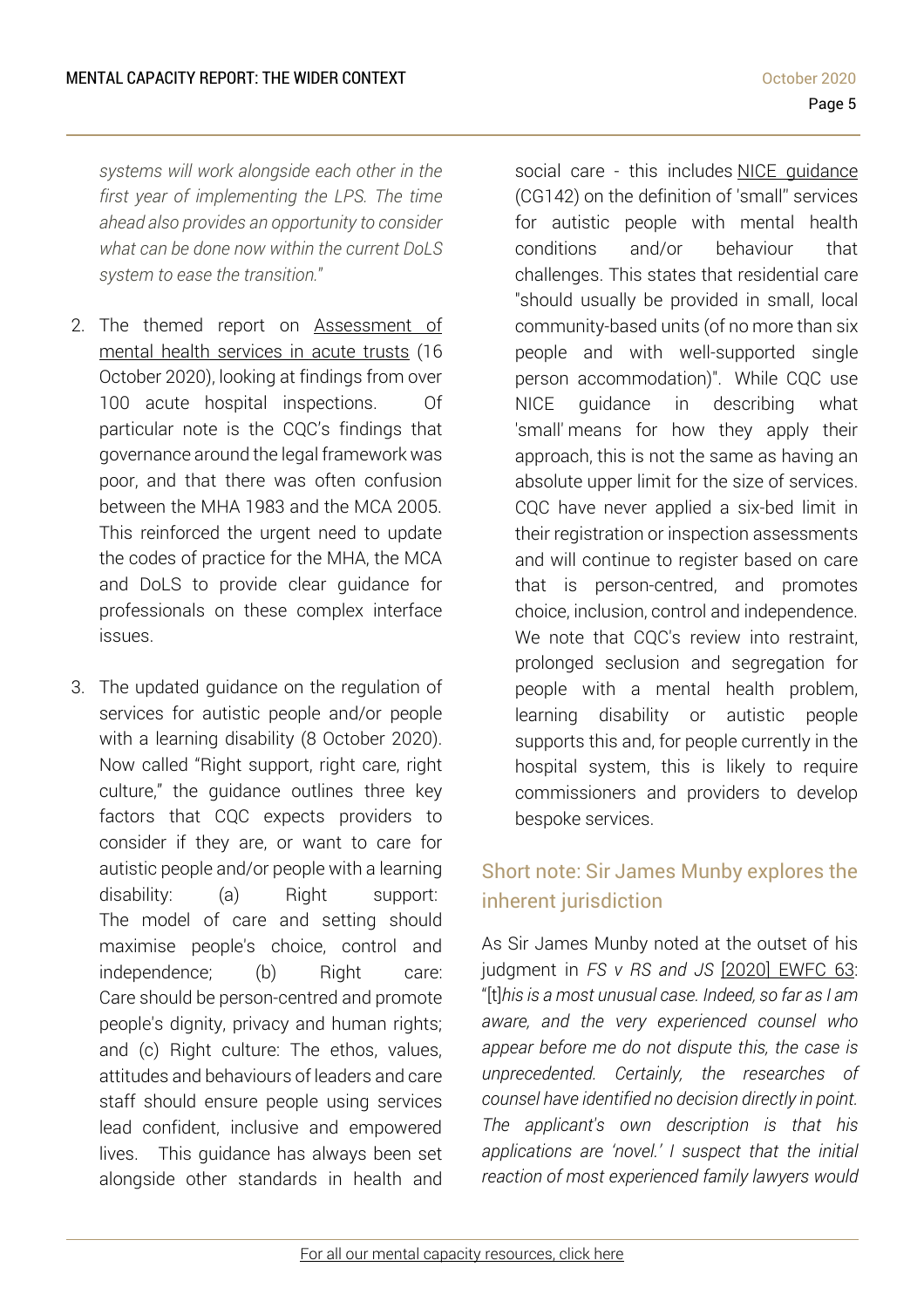*be a robust disbelief that there is even arguable substance to any of it*." In short terms, the applicant, who was the 41-year old son of the respondents, sought financial relief against them: (i) pursuant to Section 27 of the Matrimonial Causes Act 1973; (ii) pursuant to Schedule 1 to the Children Act 1989; and (iii) pursuant to that branch of the recently rediscovered inherent jurisdiction which applies in relation to adults who, though not lacking capacity, are "vulnerable." Barbara Rich has written an interesting and thoughtful [blog](https://medium.com/@abarbararich/the-prodigal-son-in-modern-life-6df8886aaa16) on the judgment as a whole; for present purposes, we draw attention to it because of the opportunity that it gave Sir James to make further comment upon an aspect of the inherent jurisdiction which he more or less singlehandedly discovered (or, perhaps more accurately, invented). At paragraphs 100-138 of his judgment, Sir James undertook a tour d'horizon of the jurisdiction as it now stands. Whilst those missing his characteristically erudite exegeses of difficult areas of the law will no doubt want to read these passages in full, we suggest that the following observations are of particular wider significance:

• Whilst the inherent jurisdiction may be the great safety net which lies behind all statute law, and is capable of filling gaps left by that law, if and insofar as those gaps have to be filled in the interests of society as a whole, "*the inherent jurisdiction is a safety net, not a springboard*" (paragraph 100). Whatever its theoretical reach, it is in settled practice,

recognised as being subject to limitations on what the court can and should do. Whilst it may be called upon to address new problems, *"novelty alone does not demand a remedy. Any development of the inherent jurisdiction must be principled and determined by more than the length of the Chancellor's foot (John Selden, Table Talk, 1689; Selden Society, 1927)*" (paragraph 103);

- "[P]*recisely because they do not lack capacity, those subject to this branch of the inherent jurisdiction [i.e. that relating to vulnerable adults] are fully autonomous adults; and (2) that, fundamentally, the jurisdiction exists to protect and to facilitate their exercise of that autonomy*" (paragraph 114);
- Sir James Munby's observations as to whether the jurisdiction might be extended as far as had been identified by Hayden J in *[Southend-On-Sea](https://www.39essex.com/cop_cases/southend-on-sea-borough-council-v-meyers/) Borough Council v [Meyers](https://www.39essex.com/cop_cases/southend-on-sea-borough-council-v-meyers/)* [2019] EWHC 399 (Fam), as then explained by Lieven J in *London [Borough](https://www.39essex.com/cop_cases/mayor-and-burgesses-of-the-london-borough-of-croydon-v-1-kr-and-2-st/) of [Croydon](https://www.39essex.com/cop_cases/mayor-and-burgesses-of-the-london-borough-of-croydon-v-1-kr-and-2-st/) v KR & Anor* [2019] EWHC 2498 (Fam).<sup>1</sup> As he noted, "[t]*here is no need for me to consider whether this is correct, though I have to confess to some doubt. But even if correct, it must, not least for the reasons articulated by Lieven J, mark the extremity of what can be done in exercise of the jurisdiction*" (paragraph 122);

<sup>&</sup>lt;sup>1</sup> In which she had said (at paragraph 63) that she did "*not reject the possibility that in extremely exceptional cases the inherent jurisdiction might be used for long term or permanent orders forcing the vulnerable adult not to live with the person(s) he wants to, as was the case in Meyers. However, that must be a truly exceptional case. As was contemplated by Macur J in LBL, and apparently supported*

*by McFarlane LJ in DL at [67], the normal use of the inherent jurisdiction is to secure for the individual, who is subject to the alleged coercion or undue influence, a space in which their true decision making can be re-established. If the inherent jurisdiction is used beyond this then the level of interference in the individual's article 8 rights will become increasingly difficult to justify*."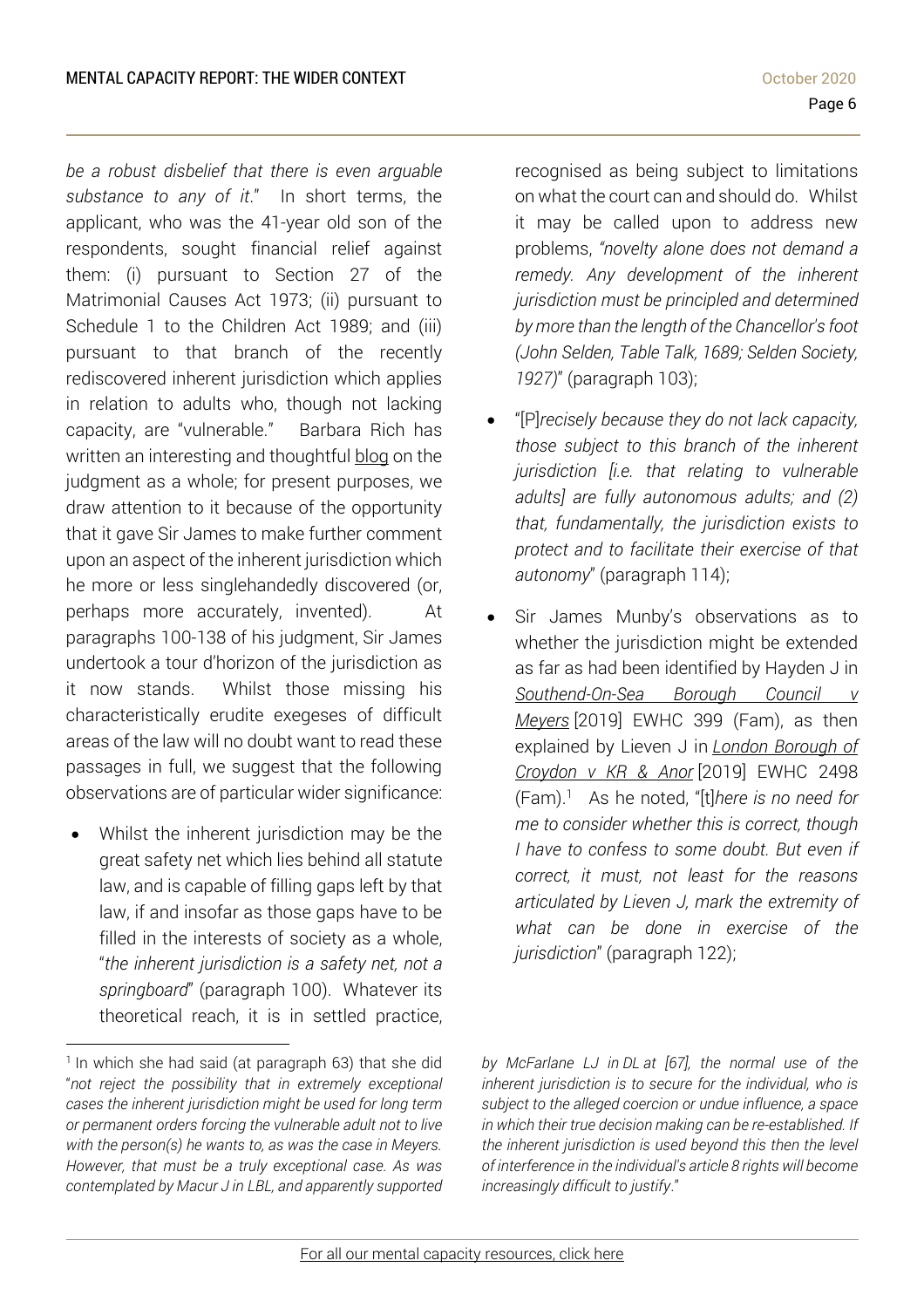- The "*fundamental principle that the inherent jurisdiction cannot be used to compel an unwilling third party to provide money or services*" (paragraph 123). In other words, and just as is the position for a Court of Protection judge, a judge exercising the High Court's inherent jurisdiction cannot seek to generate options for the vulnerable adult that are not, in fact, on the table;
- The equally fundamental principle that the inherent jurisdiction cannot be used to cut across or usurp any relevant statutory scheme enacted by Parliament. Sir James expressly endorsed the "very pithy" formulation of the point by Lieven J in *[JK](https://www.39essex.com/cop_cases/jk-v-a-local-health-board/) v A Local [Health](https://www.39essex.com/cop_cases/jk-v-a-local-health-board/) Board* [2019] EWHC 67 (Fam), namely that "[t]*he inherent jurisdiction cannot be used to simply reverse the outcome under a statutory scheme, which deals with the very situation in issue, on the basis that the court disagrees with the statutory outcome*." As Sir James noted, on *"one view this all depends on the degree of generality or specificity with which one chooses to define or describe the ground or scope or ambit of the relevant statutory scheme*" (paragraph 136). The Supreme Court will, we should note, be grappling with precisely this question in the appeal it is shortly to hear in the *[Re](https://www.supremecourt.uk/cases/uksc-2019-0188.html) T* case concerning the question of when the inherent jurisdiction can be used lawfully to deprive a child of their liberty where no secure accommodation is available.

<span id="page-6-0"></span>Best interests, children and religious belief

*Birmingham Women's and Children's NHS Foundation Trust v JB* [2020] [EWHC](https://www.bailii.org/ew/cases/EWHC/Fam/2020/2595.html) 2595 (Fam) (Hayden J)

*Best interests – medical treatment*

### Summary $^2$

In *Birmingham Women's and Children's NHS Foundation Trust v JB* [2020] EWHC 2595 (Fam), Hayden J provided an important clarification regarding MacDonald J's judgment in *Barts Health NHS Trust v Raqeeb* [2019] [EWHC](https://www.bailii.org/ew/cases/EWHC/Fam/2019/2530.html) 2530 [\(Fam\)](https://www.bailii.org/ew/cases/EWHC/Fam/2019/2530.html) in relation to the evaluation of a child's best interests in the context of medical treatment.

The application was brought by the NHS Trust in relation to a 12-year old young person, J, who acquired a severe brain injury for a declaration sanctioning the withdrawal of intensive care and effectively confirming the absence of any alternative procedures that might otherwise be in his best interests.

Hayden J recognised that the case was *"of almost unbearable sadness."* He had been found with a ligature around his neck on the back of his bedroom door on 28 April 2020, having only been in his room for 20 minutes. His mother administered basic life support before the paramedics arrived and he was taken to hospital.

Whilst J did not fulfil the criteria for brain stem death, he had a profoundly severe neurological injury, which manifested by unconsciousness. He required augmentation by ventilator; and

<sup>&</sup>lt;sup>2</sup> Note, Tor having been involved in this case, she has not contributed to the summary or comment.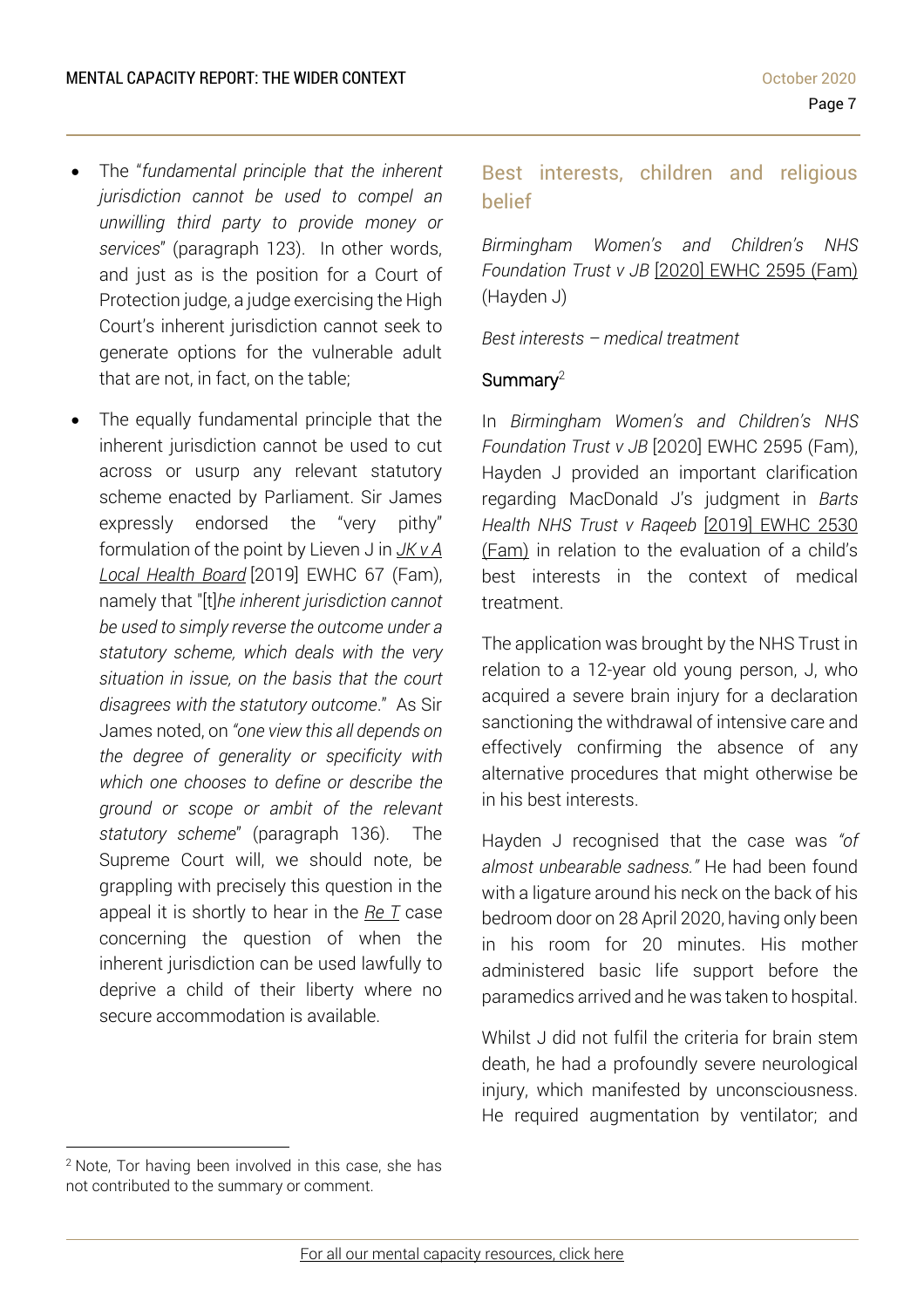whilst a tracheostomy was trialed, the conclusion was that it was not possible. When the ventilator was disconnected, his muscle spasms would impede regular breathing.

Hayden J emphasised the circumstances of a global pandemic, which intensified the human suffering and included J contracting COVID-19. The consequence of which was that only his mother could visit him for two weeks, which was heartbreaking for his father and other family members.

Hayden J was satisfied that medical treatment was providing no benefit for him, the limited and hypothetical alternatives to ventilation having been explored. The burdens of treatment included irritation, his airway was vulnerable due to loss of cough and gag reflex and he risked acquiring chest infections. He determined that the prospects for J's life were futile: as captured in the evidence of the paediatric intensive care specialist, the professional ethical dilemma was: "*I am no longer saving J's life, I am prolonging his death."*

In the course of his judgment, Hayden J helpfully confirmed that MacDonald J in *Barts Health NHS Trust v Raqeeb* [2019] EWHC 2530 (Fam) *"did not for a moment intend that a Trust should ever approach an evaluation of a child's best interests, in the context of medical treatment, as secondary to the wishes or religious beliefs of the parents",* as had been suggested by commentary in the [Medical](https://academic.oup.com/medlaw/article-abstract/28/1/183/5680034?redirectedFrom=fulltext) Law Review. He expanded:

*That would subvert the framework of the established law which preserves the interests of the child as paramount. Nor do I believe Macdonald J intended to sever medical 'best interests' from an overall evaluation of the child's interests.* 

*Such an approach would be artificial. A true and meaningful assessment of a child's best interests requires a conscientious survey of the wide canvas of his life, in which process the views of his parents concerning matters of faith, culture and more widely will be important but never a determinative factor.*

Hayden J considered the views of J's family who were firm followers of the Pentecostal church, however he declined to investigate what J might have wanted for himself in the circumstances in which he was in. He considered that in many cases, the views and wishes of a child aged 12 extrapolated from the facts surrounding the way he lived his life would be appropriate, but the circumstances leading up to his hospital admission left too many unanswered questions.

He was satisfied that he should grant the declaration, because prolonging his present situation risked compromising his dignity and for no identifiable benefit.

### Comment

In addressing the commentary on the *Raqeeb* judgment, Hayden repeated the authorities of *Wyatt v Portsmouth NHS Trust* [2006] 1 FLR 554 and *Re J (a minor) (Wardship: Medical Treatment)* [1991] Fam 33 in relation to the court's approach in evaluating the best interests of a child. The *"intellectual milestones"* in carrying out that evaluation as laid out in *Wyatt* are worth restating:

*In making that decision, the welfare of the child is paramount, and the judge must look at the question from the assumed point of view of the patient (Re J). There is a strong presumption in favour of a course of action which will prolong life,*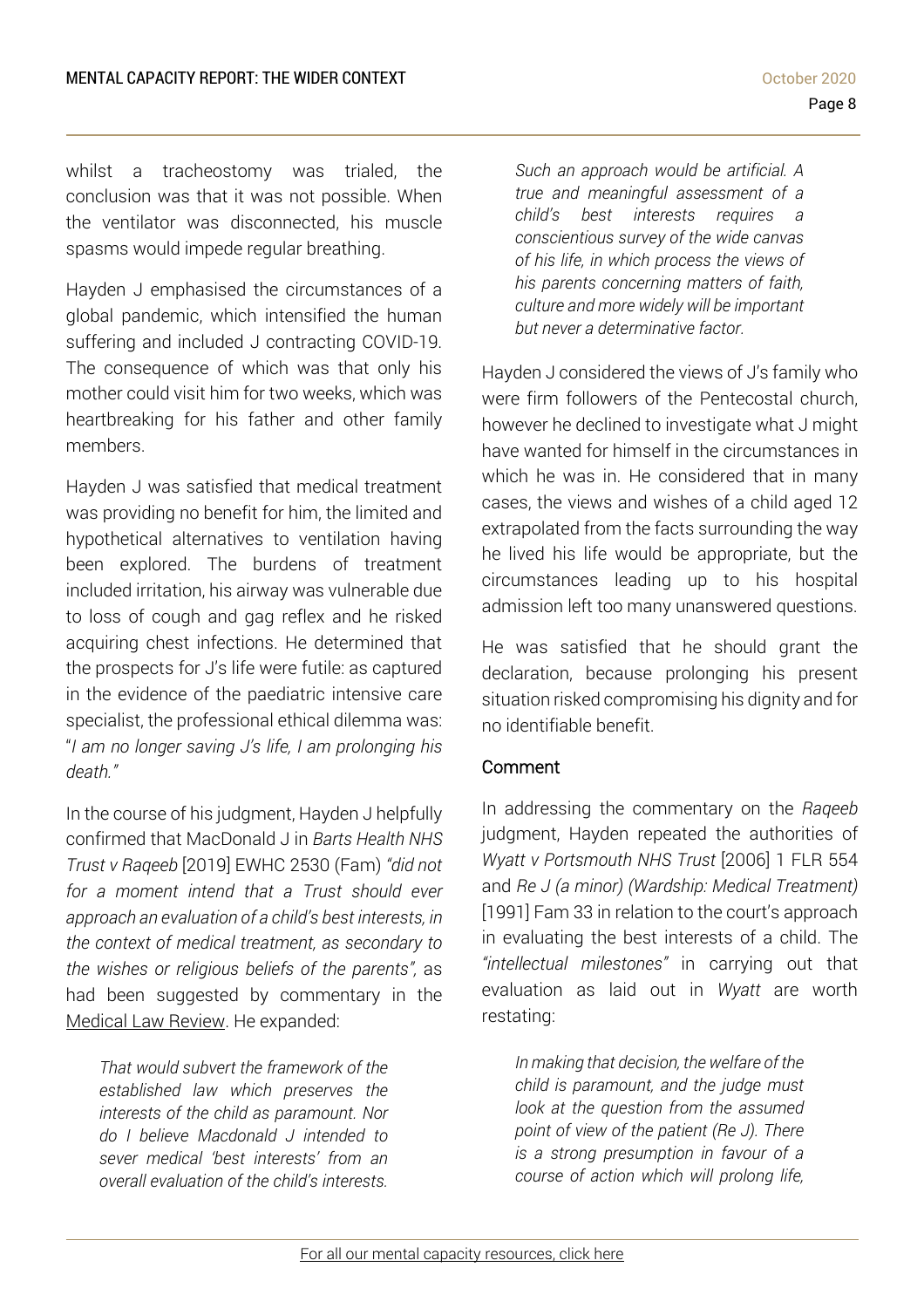*but that presumption is not irrebuttable (Re J). The term 'best interests' encompasses medical, emotional, and all other welfare issues (Re J). The court must conduct a balancing exercise in which all the relevant factors are weighed (Re J) and a helpful way of undertaking this exercise is to draw up a balance sheet (Re A).*

Further, the global pandemic coloured the judgment in a number of different ways, which will be equally relevant to cases involving adults:

- The opportunity afforded by "remote hearings" which has meant that judges have been able to "visit" patients to a degree not considered possible in the past.
- The pain and suffering of J's family had only been heightened by the pandemic and intensified the distress due to the visiting restrictions, particularly when J contracted the virus.
- The pandemic presented a stark check on the limits to the growing therapeutic possibilities of medical science in eliminating disease and prolonging people's life span.

### <span id="page-8-0"></span>Short Note: An infertile lie

We briefly mention the criminal case of *R v Lawrance* [\[2020\]](https://www.bailii.org/ew/cases/EWCA/Crim/2020/971.html) EWCA Crim 971 where the defendant allegedly lied about having a vasectomy before having unprotected sex, after which he was prosecuted for rape. The issue was whether a lie about fertility negated ostensible consent for the purposes of s.74 of the Sexual Offences Act 2003 which provides that, "*For the purposes of this Part, a person* *consents if he agrees by choice, and has the freedom and capacity to make that choice*."

The Court of Appeal distinguished between (a) lies closely connected to the performance of the sexual act, and (b) lies relating to the broader circumstances of that act. The former can vitiate the consent; the latter did not. Examples of the latter included lies concerning marital status or being in a committed relationship; lies about political or religious views; and lies about status, employment or wealth. The lie in this case fell into the broader category:

*37… She agreed both to penetration of her vagina and to ejaculation without the protection of a condom. In so doing she was deceived about the nature or quality of the ejaculate and therefore of the risks and possible consequences of unprotected intercourse. The deception was one which related not to the physical performance of the sexual act but to risks or consequences associated with it.*

Accordingly, she was not deprived by the lie of the freedom to choose whether to have intercourse and the rape convictions were quashed.

This decision is of interest for those considering the relevance of deception on the issue of consent. One must tread carefully before drawing jurisdictional analogies between the criminal and civil law. After all, consent is defined in s.74 only for the purposes of the SOA 2003 and not for MCA 2005 purposes. Indeed, the relationship between the two was considered in *A Local Authority v JB* [\[2020\]](https://www.39essex.com/cop_cases/a-local-authority-v-jb-2/) EWCA Civ 735 where the Court of Appeal identified the information relevant to the decision whether to engage in sexual relations. This requires an understanding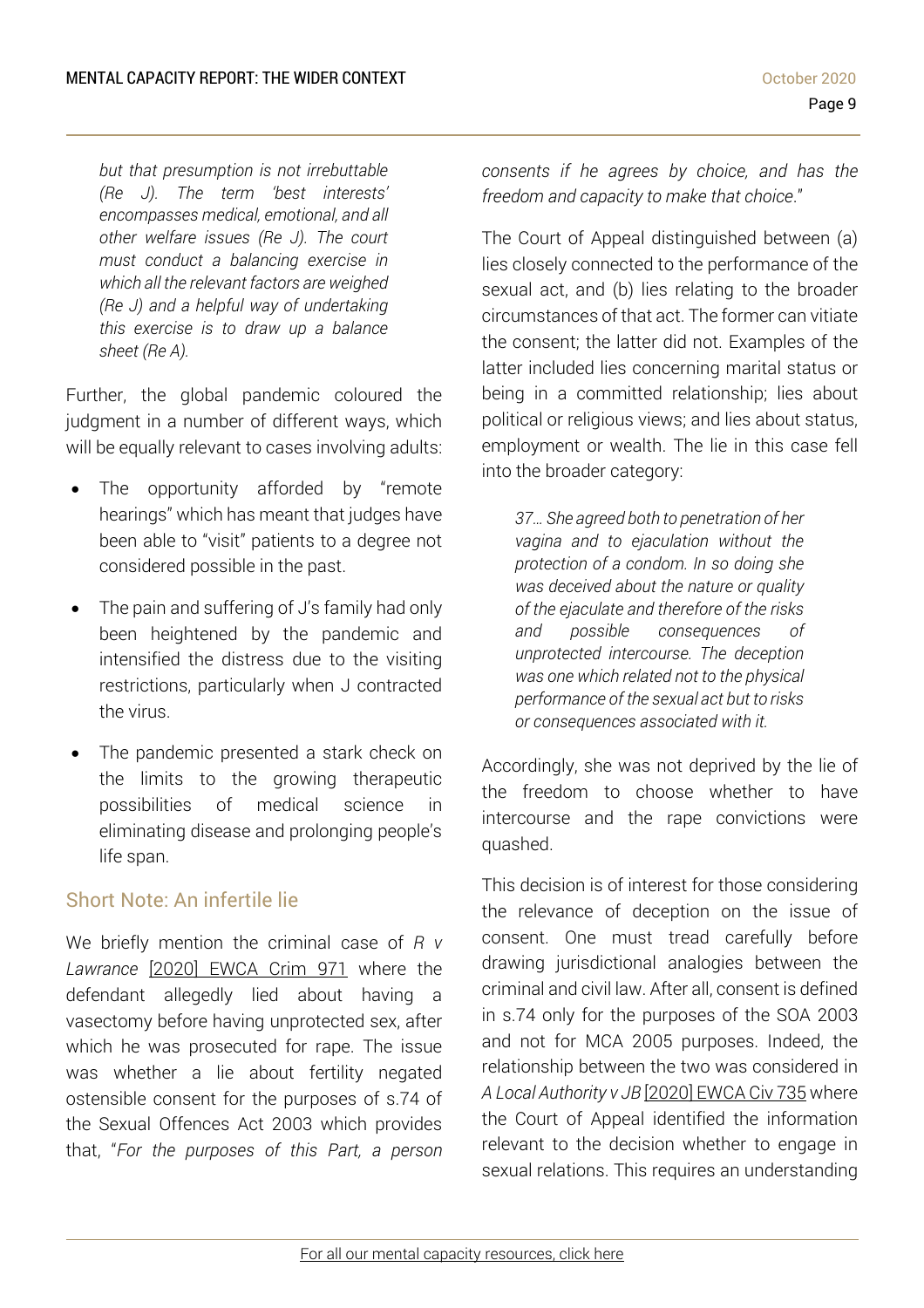that you should only have sex with someone who is able to consent and gives and maintains consent throughout. It was held that "*a full and complete understanding of consent in terms recognised by the criminal law*" was not an essential component of the capacity test. Rather, if a person lies in connection with the performance of the sexual act, the consent of P will be negated and an offence committed in the same way as for those without mental impairment which, we suggest, is the proper non-discriminatory approach to take.

# <span id="page-9-0"></span>Coronavirus Public Health Officer powers in action

A case [history](https://onlinelibrary.wiley.com/doi/pdf/10.1002/pnp.671) in *Progress in Neurology & Psychiatry* exemplifies the difficult interface between Covid-19 legislation and mental health.

The patient was a woman with diagnoses of schizophrenia and mild learning disability. Her condition had been stable for some years but concerns had been raised in preceding months about a deterioration in her mood. She lived in a care home with mental health support.

In April 2020 she developed a cough: given that other residents of the care home had tested positive for Covid-19 the suspicion was that she was infected. She continued to leave, despite staff advice. A request was made for a capacity assessment, which concluded that she had fluctuating capacity to understand the pandemic.

Her GP escalated concerns to Public Health England. Following discussions with PHE, an order was made (purportedly pursuant to Schedule 21 of the Coronavirus Act 2020) for her detention at a local mental health unit.

Schedule 21 of the 2020 Act provides for powers in relation to potentially infectious persons. These include powers to direct or remove someone to a place for assessment and treatment if there is reason to believe they are potentially infectious, for up to 48 hours (paras 6-9). Once assessed, there is a power to impose 'such requirements and restrictions' as are necessary and proportionate in the interests of the person, for the protection of others or for the maintenance of public health for a maximum of 14 days (paras 14-15). Failure to comply with such requirements is a potential offence. The only route of appeal is by application to a magistrate.

In this case, the order appears to have provided for the patient to be detained at the mental health unit for an initial period of seven days. It is also reported as having provided for staff to use reasonable endeavours to prevent the patient leaving, applying reasonable restraint to prevent injury or the commission of a criminal offence and offering mental and physical healthcare as appropriate.

Within 24 hours of admission, her condition deteriorated and she was transferred to hospital. Testing there by way of swab revealed that was not infected with Covid-19, and she recovered to be discharged home 72 hours later.

### Comment

This case is alarming as an illustration of the use of covid legislation to effect the detention of a patient with mental health problems. The pandemic has undoubtedly created difficult issues around keeping vulnerable people safe but the measures adopted here are concerning.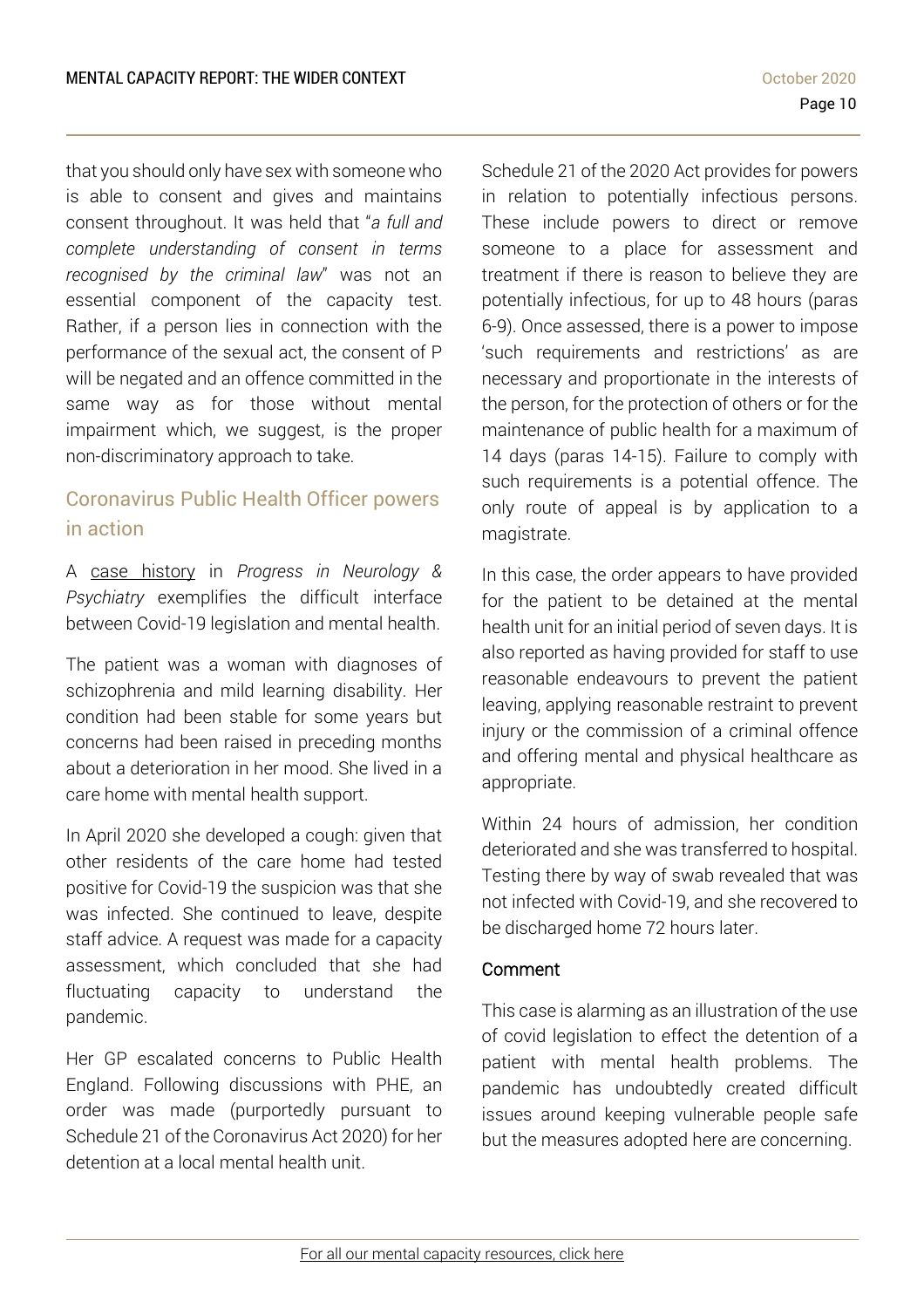One issue is the appropriateness of using the 2020 Act in these circumstances at all. It is reported that a capacity assessment was carried out, and that the patient was assessed as having fluctuating capacity 'to understand the impact of Covid-19'. It is unclear what precisely was assessed, or whether given the conclusion of fluctuating any further consideration was given to whether DOLS or an application to court were appropriate. It is also unclear whether any consideration was given to whether the MHA 1983 was engaged. Under either the MCA or MHA regimes, appropriate safeguards would have been in place and the patient (who is noted as having had 'limited awareness of the risk to herself or others, nor why she was in hospital') would not have been exposed to potential criminal sanctions.

A further concern is the appropriateness (or indeed lawfulness) of the manner in which powers under the Act were used. If the order provided for an initial period of seven days' effective detention before assessment, that appears to be outside the powers afforded by the Act. Requiring someone to remain on a mental health unit – albeit on a ward set up for treatment of covid patients – raises at least a question as to how this was identified as a suitable location. Finally, the appropriateness of authorising the use of restraint through such an order is questionable.

We also note in this context that the powers under Schedule 21 have barely been used: a FOI request by Lucy Series has produced the [information](https://www.mentalcapacitylawandpolicy.org.uk/wp-content/uploads/2020/10/1207-FOI-uses-of-public-health-powers-of-detention-during-the-pandemic.pdf) that the power to require a person to remain in isolation at a specified place had been used twice between April 2020 and September 2020, and the power to require a person to remain somewhere to be screened once in the same period.

### <span id="page-10-0"></span>Nick Lewis

We – belatedly – note the death of Nick Lewis, an extraordinarily dedicated mental health solicitor and President of the Mental Health Lawyers Association, whom Alex had the privilege of serving alongside on the Law Society Mental Health and Disability Committee. A lovely tribute can be found to him on the Law Society Gazette's [website.](https://www.lawgazette.co.uk/news/tribute-nick-lewis-solicitor-and-intrepid-sailor/5105657.article)

### BOOK REVIEW

<span id="page-10-1"></span>[Adolescent](https://www.lag.org.uk/shop/book-title/208732/adolescent-mental-health-care-and-the-law) Mental Health Care and the Law (Camilla Parker, Legal Action Group, 2020, £50)

Camilla Parker set herself a hugely difficult task in identifying and seeking to make sense of the overlapping, tangled, and frequently incoherent and mutually inconsistent legal frameworks relating to the mental health care of those under 18. It is a task which many have recognised as necessary before, but which has not been done to date, much to the detriment of the interests of the children and young people concerned. All those who work with such clients  $-$  importantly, including professionals seeking to discharge their functions in relation to those clients – owe Camilla a debt for taking it on, and doing so well. The result of her work is a tour de force. Not only does it cover everything that you might be going to a book on this subject to find, and does so with sure-footed accuracy and helpful summary route-maps at key points, but as with all the best books, it also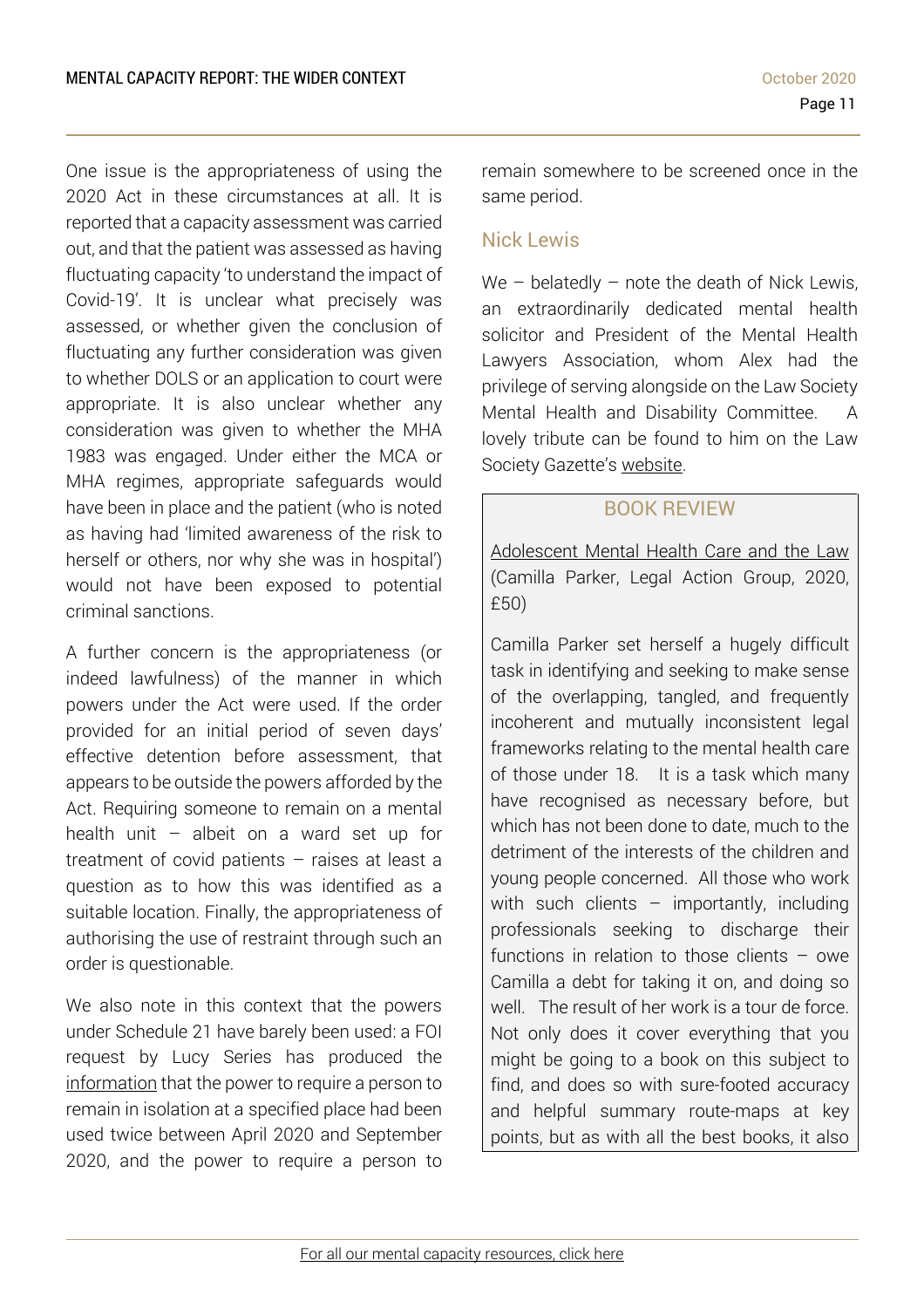includes matters that you would not realise that you should be aware of.

I only have two regrets in relation to the book. The first is that, understandably, given the amount of terrain covered, Camilla has chosen to limit herself to England only  $-$  there is the equivalent book to be written, and I would hope soon, in relation to Wales, where the law is evolving in some fascinatingly different ways to that in England. The second is perhaps not a regret about the book per se, but rather that the book expertly shows how badly both the legislators and the courts have approached the specific issues that arise in relation to those under 18 and their mental health needs. I would hope that this book, by allowing a stock-take and highlighting the current problems, not only allows people to navigate the current minefields, but also to encourage them to plot a course towards better ways of thinking about the law in this area.

### *Alex Ruck Keene*

[Full disclosure, I had sight of this book, and made comments upon it, in draft form, and was also provided with a copy by the publishers. I am always happy to review books in the field of mental capacity and mental health law (broadly defined).]

## **JERSEY**

<span id="page-11-0"></span>The small body of case-law relating to Jersey's Capacity and Self-Determination Law 2016 has been added to in two very interesting decisions that have recently appeared on the [Jerseylaw](https://www.jerseylaw.je/Pages/default.aspx) website:

- *Re C* [\[2020\]](https://www.jerseylaw.je/judgments/unreported/Pages/%5b2020%5dJRC150A.aspx) JRC 150A, concerning orders that a woman with significant learning difficulties, C, reside at a specific address, that she be subject to a care plan that involves substantial supervision and restrictions on her freedom; that she lacked capacity to give consent for arrangements for her placement and where she should reside, her care plan, and her social contact which would need to be supervised; contact with her husband D and her capacity to consent to sexual intercourse. The Royal Court drew heavily, as it has done on other occasions, on the case-law of the Court of Protection  $-$  in particular in relation to the approach to take to capacity and sexual intercourse. The Royal Court in its judgment made clear that its determination in relation to sexual relations was not a "once for all" one, and expressed the expectation that work would be done with her to assist her develop her abilities in this context; it will be interesting to see when the case does come back whether the Royal Court will then follow the evolution in the English case-law from the focus on capacity to consent to sexual relations to capacity to engage in sexual relations.
- *In the Matter of B (Medical)* [2020] JRC 153, concerning the meaning of "significant restriction upon liberty" (a statutory term within the 2016 Law) and also the circumstances under which a delegate should be appointed. Of particular interest to those outside Jersey may be the Royal Court's observation at paragraph 92 that it would be reluctant to treat someone "*who is physically incapacitated such that he is unable to leave a relevant place such as the special*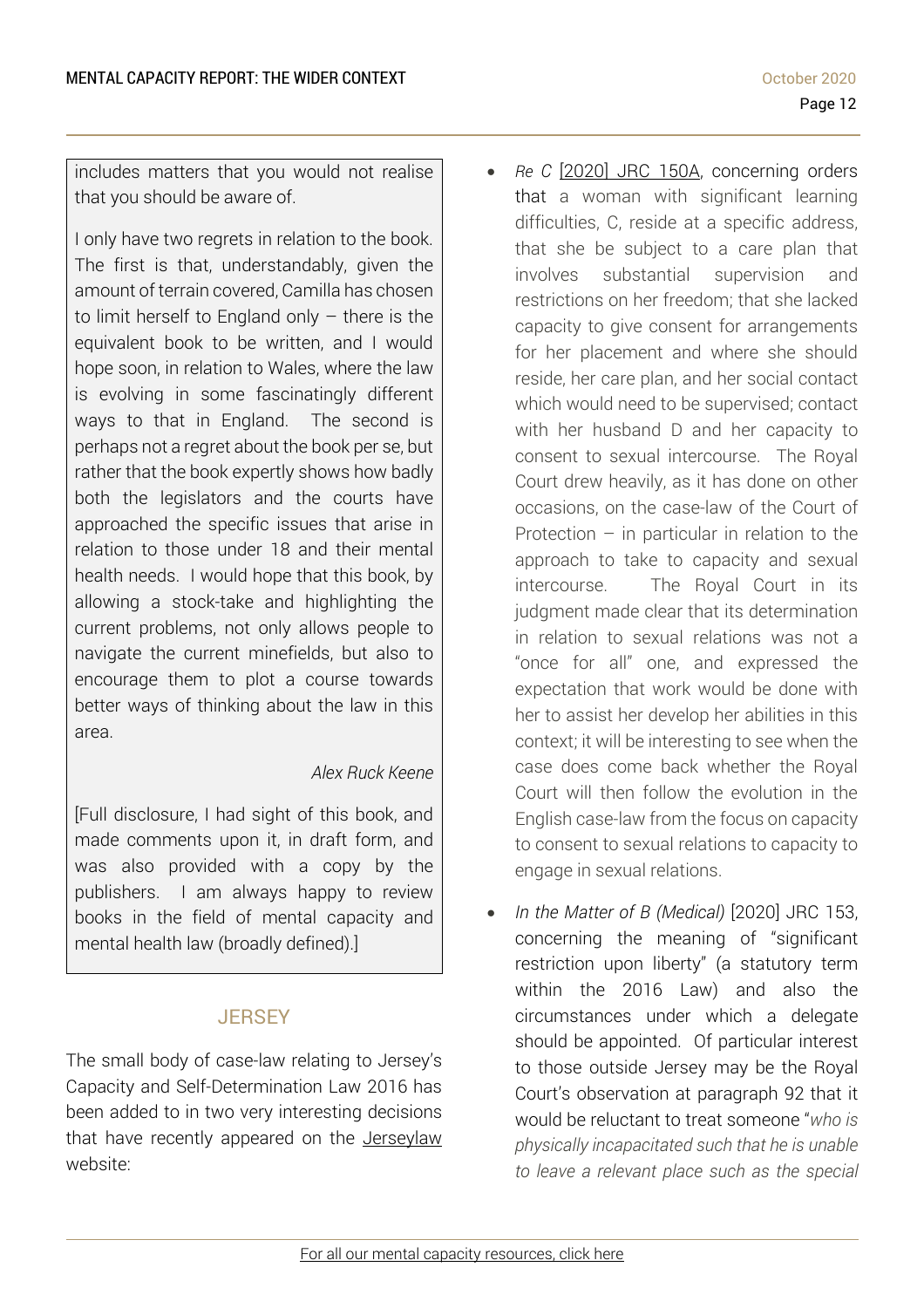*needs home are subject to a significant restriction on his liberty as a result of any activity by the State. The objective position is that the First Respondent is unable to leave the special needs home because of his physical impairment, but that does not amount to a significant restriction on his liberty imposed by the State. As a matter of law, in the hypothetical situation where he woke up with physical and mental capacity, there would be nothing to prevent him from doing so, and in practice we do not think any impediment would be put in his way by staff members*."

### <span id="page-12-0"></span>EUROPEAN COURT OF HUMAN RIGHTS

## <span id="page-12-1"></span>Short note: Article 3, restraint and the psychiatric setting

In *Aggerholm v Denmark* [\[2020\]](https://www.bailii.org/eu/cases/ECHR/2020/628.html) ECHR 628, the ECtHR considered the situation where a man with paranoid schizophrenia was strapped to a restraint bed for almost twenty-three hours in a psychiatric hospital. He contended that this was in breach of Article 3 ECHR. The court reiterated (at paragraph 83) the familiar mantra that:

*"it is for the medical authorities to decide, on the basis of the recognised rules of medical science, on the therapeutic methods to be used, if necessary by force, to preserve the physical and mental health of patients who are entirely incapable of deciding for themselves, and for whom they are therefore responsible. The established principles of medicine are admittedly, in principle, decisive in such cases; as a general rule, a measure which is a therapeutic necessity cannot be regarded as inhuman or degrading. The Court must nevertheless satisfy itself that the medical necessity has been convincingly*  *shown to exist (M.S. v. Croatia (no. 2), cited above, § 98).*

Turning to physical restraint, the court noted (at paragraph 84) that:

*the developments in contemporary legal standards on seclusion and other forms of coercive and non-consensual measures against patients with psychological or intellectual disabilities in hospitals and all other places of deprivation of liberty require that such measures be employed as a matter of last resort, when their application is the only means available to prevent immediate or imminent harm to the patient or others* […] *Furthermore, the use of such measures must be commensurate with adequate safeguards against any abuse, provide sufficient procedural protection, and be capable of demonstrating sufficient justification that the requirements of ultimate necessity and proportionality have been complied with and that all other reasonable options have failed to satisfactorily contain the risk of harm to the patient or others. It must also be shown that the coercive measure at issue was not prolonged beyond the period which was strictly necessary for that purpose* […].

The court found that the situation could be distinguished from those it had previously considered, and (at paragraph 105) that, it could:

*not be concluded that the duration of almost twenty-three hours for the applicant to be strapped to the restraint bed is, per se, sufficient to find a violation of Article 3. It will depend on whether the continuation and duration of the measure of physical restraint in respect of the*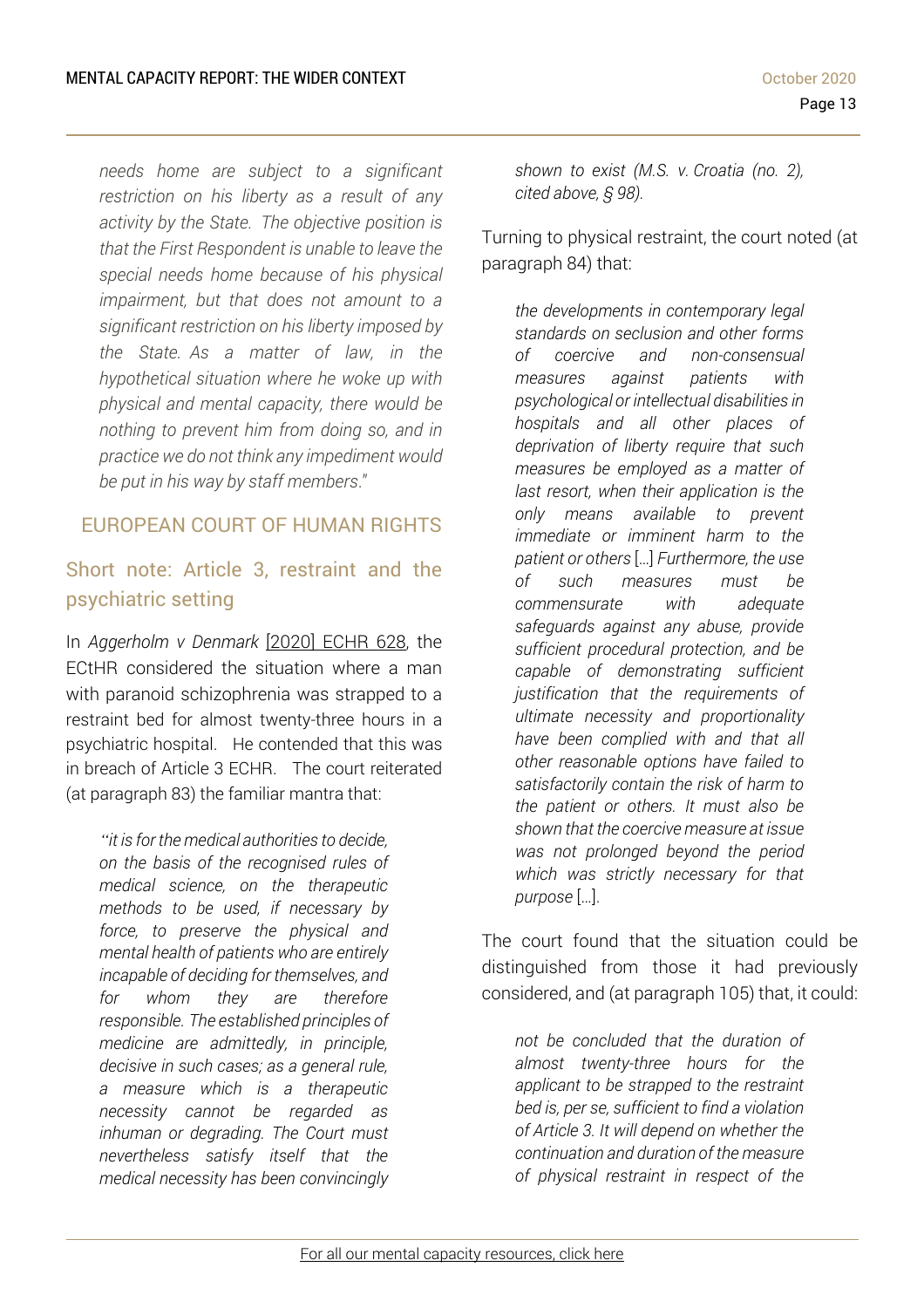*applicant was the only means available to prevent immediate or imminent harm to himself or others* […].

On the facts of the case, the court found that this justification was not made out, such that the circumstances did breach Article 3 ECHR.

## <span id="page-13-0"></span>Equinet Equality Law Working Group's analysis of Article 14 jurisprudence

The European Network of Equality Bodies ('Equinent') Equality Law Working Group has published the fruits of a year's worth of labour focused on analysing Article 14 of the European Convention on Human Rights ("ECHR"). The first output was a publication entitled, "[Compendium:](https://equineteurope.org/2020/equinet-at-work-the-compendium-article-14-cases/) Article 14 cases from the [European](https://equineteurope.org/2020/equinet-at-work-the-compendium-article-14-cases/) Court of [Human](https://equineteurope.org/2020/equinet-at-work-the-compendium-article-14-cases/) Rights," which offers a detailed analysis of the court's recent Article 14 case law. The group searched for all cases where Article 14 had been argued, and then focused on those where the court made a substantive finding in relation to the article. As part of their analysis, the group considered (inter alia) the scope of "other status", the range of sectors that Article 14 can reach, the legal definition of discrimination, positive obligations and the influence of international instruments (including the UN Convention for the Rights of Persons with Disabilities) and the approach of the Court to the margin of appreciation and justification.

The second output was a third party [intervention](https://equineteurope.org/wp-content/uploads/2020/07/FINAL_-TPI-28-07-2020.pdf) in the case of *Toplak and Mrak v Slovenia* (a case concerning accessibility of polling station to individuals with disabilities). The case raised critical questions as to the nature and extent of Contracting States' obligations to secure the rights of persons with disabilities to vote without discrimination. The intervention provides a useful overview of the international human rights standards on this issue and national legislation and practice across Contracting States." The case has been held admissible, and a judgment will be rendered in due course.

### RESEARCH CORNER

<span id="page-13-1"></span>We highlight here recent research articles of interest to practitioners. If you want your article highlighted in a future edition, do please let us know – the only criterion is that it must be open access, both because many readers will not have access to material hidden behind paywalls, and on principle.

This month, we highlight the new Mental Disability Law Network [website](https://institutemh.org.uk/mentaldiversitylawnetwork) and blog established by Peter Bartlett at the University of Nottingham.

We also highlight the two most recent publications from the Mental Health and Justice Project appearing in Frontiers of Psychiatry: Insight Under [Scrutiny](https://www.frontiersin.org/articles/10.3389/fpsyt.2020.560329/full) in the Court of [Protection:](https://www.frontiersin.org/articles/10.3389/fpsyt.2020.560329/full) A Case Law Survey and [Advance](https://www.frontiersin.org/articles/10.3389/fpsyt.2020.538107/full) Decision Making in Bipolar: A [Systematic](https://www.frontiersin.org/articles/10.3389/fpsyt.2020.538107/full) [Review.](https://www.frontiersin.org/articles/10.3389/fpsyt.2020.538107/full)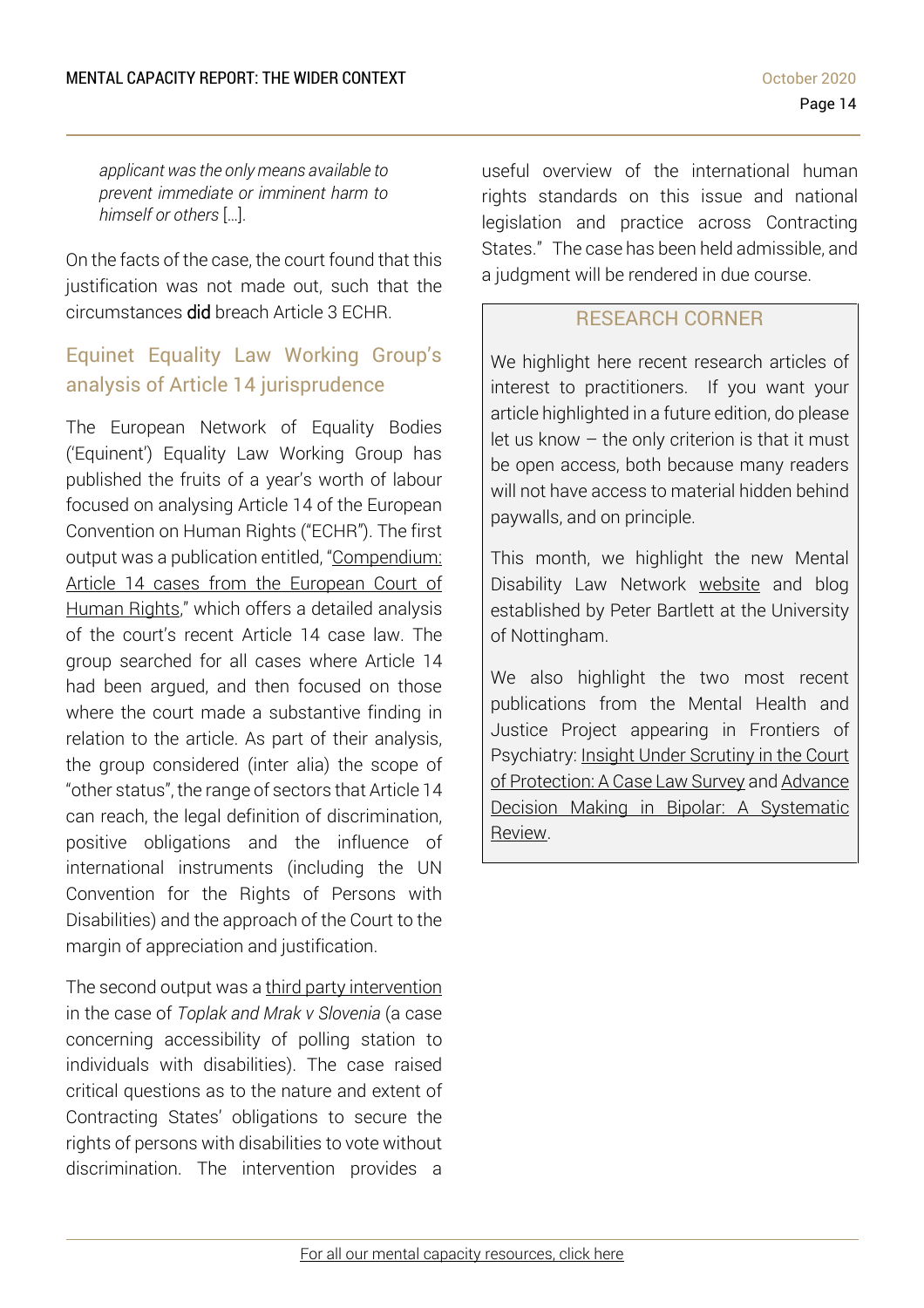# Editors and Contributors







### **Alex Ruck Keene: alex.ruckkeene@39essex.com**

Alex is recommended as a 'star junior' in Chambers & Partners for his Court of Protection work. He has been in cases involving the MCA 2005 at all levels up to and including the Supreme Court. He also writes extensively, has numerous academic affiliations, including as Visiting Professor at King's College London, and created the website www.mentalcapacitylawandpolicy.org.uk. To view full CV click [here.](http://www.39essex.com/barrister/alexander-ruck-keene/)

### **Victoria Butler-Cole QC: vb@39essex.com**

Victoria regularly appears in the Court of Protection, instructed by the Official Solicitor, family members, and statutory bodies, in welfare, financial and medical cases. Together with Alex, she co-edits the Court of Protection Law Reports for Jordans. She is a contributing editor to Clayton and Tomlinson 'The Law of Human Rights', a contributor to 'Assessment of Mental Capacity' (Law Society/BMA), and a contributor to Heywood and Massey Court of Protection Practice (Sweet and Maxwell). To view full CV click [here.](http://www.39essex.com/barrister/victoria-butler-cole/)

### **Neil Allen: neil.allen@39essex.com**

Neil has particular interests in ECHR/CRPD human rights, mental health and incapacity law and mainly practises in the Court of Protection and Upper Tribunal. Also a Senior Lecturer at Manchester University and Clinical Lead of its Legal Advice Centre, he teaches students in these fields, and trains health, social care and legal professionals. When time permits, Neil publishes in academic books and journals and created the website www.lpslaw.co.uk. To view full CV click [here.](http://www.39essex.com/barrister/neil-allen/)



### **Annabel Lee: annabel.lee@39essex.com**

Annabel has experience in a wide range of issues before the Court of Protection, including medical treatment, deprivation of liberty, residence, care contact, welfare, property and financial affairs, and has particular expertise in complex cross-border jurisdiction matters. She is a contributing editor to 'Court of Protection Practice' and an editor of the Court of Protection Law Reports. To view full CV click [here.](http://www.39essex.com/barrister/annabel-lee/)



### **Nicola Kohn: nicola.kohn@39essex.com**

Nicola appears regularly in the Court of Protection in health and welfare matters. She is frequently instructed by the Official Solicitor as well as by local authorities, CCGs and care homes. She is a contributor to the 5 th edition of the *Assessment of Mental Capacity: A Practical Guide for Doctors and Lawyers* (BMA/Law Society 2019). To view full CV click [here.](http://www.39essex.com/barrister/nicola-kohn/)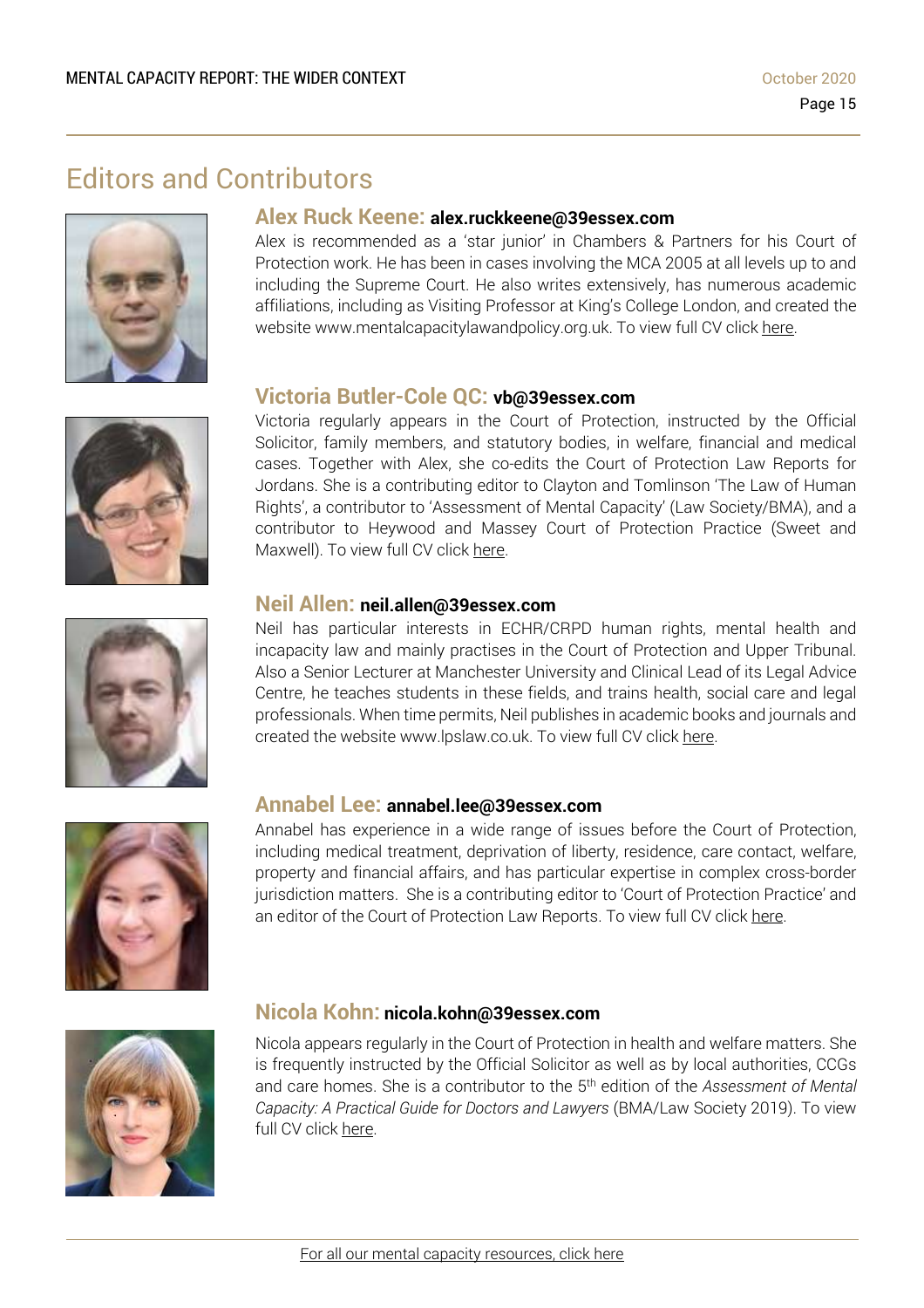

### **Katie Scott: katie.scott@39essex.com**

Katie advises and represents clients in all things health related, from personal injury and clinical negligence, to community care, mental health and healthcare regulation. The main focus of her practice however is in the Court of Protection where she has a particular interest in the health and welfare of incapacitated adults. She is also a qualified mediator, mediating legal and community disputes. To view full CV click [here.](http://www.39essex.com/barrister/katharine-scott/)



### **Rachel Sullivan: rachel.sullivan@39essex.com**

Rachel has a broad public law and Court of Protection practice, with a particular interest in the fields of health and human rights law. She appears regularly in the Court of Protection and is instructed by the Official Solicitor, NHS bodies, local authorities and families. To view full CV click [here.](https://www.39essex.com/barrister/rachel-sullivan/)



### **Stephanie David: stephanie.david@39essex.com**

Steph regularly appears in the Court of Protection in health and welfare matters. She has acted for individual family members, the Official Solicitor, Clinical Commissioning Groups and local authorities. She has a broad practice in public and private law, with a particular interest in health and human rights issues. She appeared in the Supreme Court in *PJ v Welsh Ministers* [2019] 2 WLR 82 as to whether the power to impose conditions on a CTO can include a deprivation of liberty. To view full CV click [here.](http://www.39essex.com/barrister/simon-edwards/)



### **Simon Edwards: simon.edwards@39essex.com**

Simon has wide experience of private client work raising capacity issues, including *Day v Harris & Ors* [2013] 3 WLR 1560, centred on the question whether Sir Malcolm Arnold had given manuscripts of his compositions to his children when in a desperate state or later when he was a patient of the Court of Protection. He has also acted in many cases where deputies or attorneys have misused P's assets. To view full CV click [here.](http://www.39essex.com/barrister/simon-edwards/)



### **Adrian Ward: adw@tcyoung.co.uk**

Adrian is a recognised national and international expert in adult incapacity law. He has been continuously involved in law reform processes. His books include the current standard Scottish texts on the subject. His awards include an MBE for services to the mentally handicapped in Scotland; honorary membership of the Law Society of Scotland; national awards for legal journalism, legal charitable work and legal scholarship; and the lifetime achievement award at the 2014 Scottish Legal Awards.



### **Jill Stavert: j.stavert@napier.ac.uk**

Jill Stavert is Professor of Law, Director of the Centre for Mental Health and Capacity Law and Director of Research, The Business School, Edinburgh Napier University. Jill is also a member of the Law Society for Scotland's Mental Health and Disability Sub-Committee. She has undertaken work for the Mental Welfare Commission for Scotland (including its 2015 updated guidance on Deprivation of Liberty). To view full CV click [here.](http://www.napier.ac.uk/people/jill-stavert)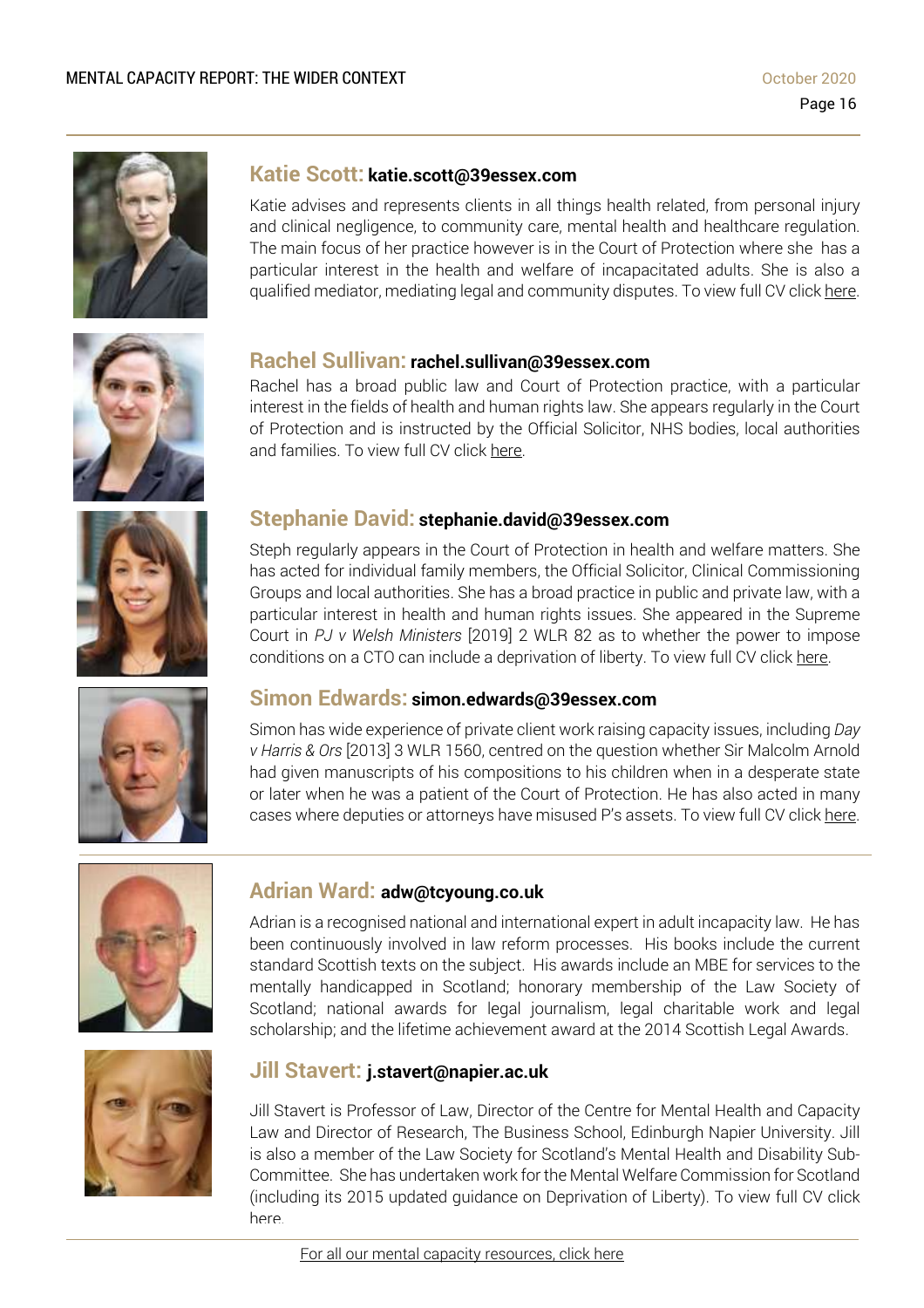# Conferences

Members of the Court of Protection team are regularly presenting at webinars arranged both by Chambers and by others.

Alex is also doing a regular series of 'shedinars,' including capacity fundamentals and 'in conversation with' those who can bring light to bear upon capacity in practice. They can be found on his [website.](https://www.mentalcapacitylawandpolicy.org.uk/)

Jill Stavert's Centre for Mental Health and Capacity Law (Edinburgh Napier University)'s Autumn 2020/January 2021 webinar series will include contributions by Adrian Ward on 11 November at a webinar about Advance Care Planning: advance care and treatment planning, end of life, COVID-19, and by Alex on 2 December 2020 at a webinar about Psychiatric Advance Statements. Attendance is free but registration via Eventbrite is required. For more details, see [here.](https://www.eventbrite.com/o/centre-for-mental-health-and-capacity-law-17961863028)

### **Advertising conferences and training events**

If you would like your conference or training event to be included in this section in a subsequent issue, please contact one of the editors. Save for those conferences or training events that are run by non-profit bodies, we would invite a donation of £200 to be made to the dementia charity My Life Films in return for postings for English and Welsh events. For Scottish events, we are inviting donations to Alzheimer Scotland Action on Dementia.